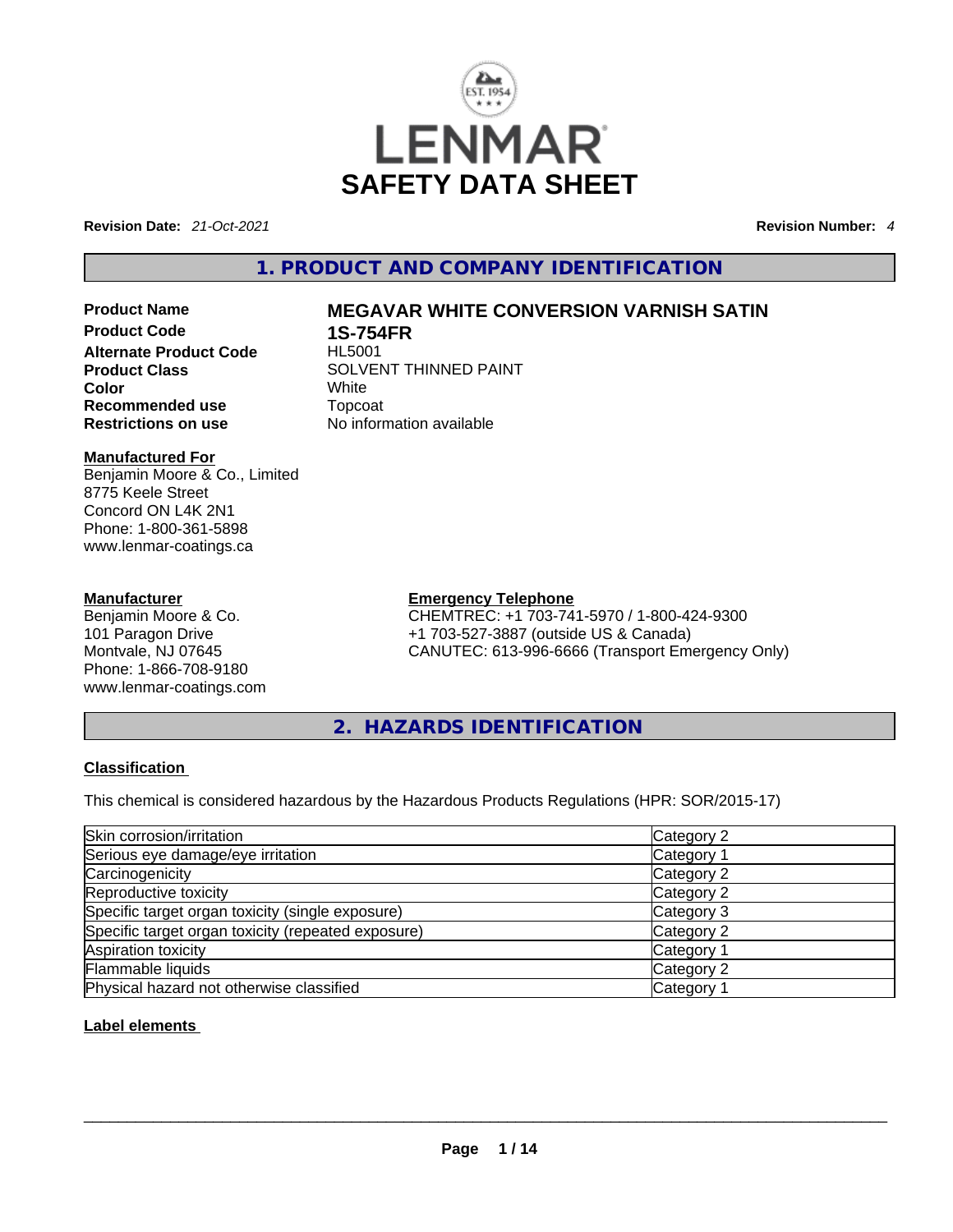#### **Danger**

**Hazard statements** Causes skin irritation Causes serious eye damage Suspected of causing cancer Suspected of damaging fertility or the unborn child May cause drowsiness or dizziness May cause damage to organs through prolonged or repeated exposure May be fatal if swallowed and enters airways Highly flammable liquid and vapor Reactive flammable material



**Appearance** liquid **Odor** *Solvent* **Appearance Contract Appearance Odor** solvent

#### **Precautionary Statements - Prevention**

Obtain special instructions before use Do not handle until all safety precautions have been read and understood Use personal protective equipment as required Wash face, hands and any exposed skin thoroughly after handling Do not breathe dust/fume/gas/mist/vapors/spray Use only outdoors or in a well-ventilated area Keep away from heat, hot surfaces, sparks, open flames and other ignition sources. No smoking Keep container tightly closed Ground/bond container and receiving equipment Use explosion-proof electrical/ventilating/lighting/equipment Use only non-sparking tools Take precautionary measures against static discharge Keep cool

#### **Precautionary Statements - Response**

IF exposed or concerned: Get medical advice/attention

**Eyes**

IF IN EYES: Rinse cautiously with water for several minutes. Remove contact lenses, if present and easy to do. Continue rinsing

Immediately call a POISON CENTER or doctor/physician

#### **Skin**

If skin irritation occurs: Get medical advice/attention

IF ON SKIN (or hair): Remove/Take off immediately all contaminated clothing. Rinse skin with water/shower Wash contaminated clothing before reuse

### **Inhalation**

IF INHALED: Remove victim to fresh air and keep at rest in a position comfortable for breathing **Ingestion**

IF SWALLOWED: Immediately call a POISON CENTER or doctor/physician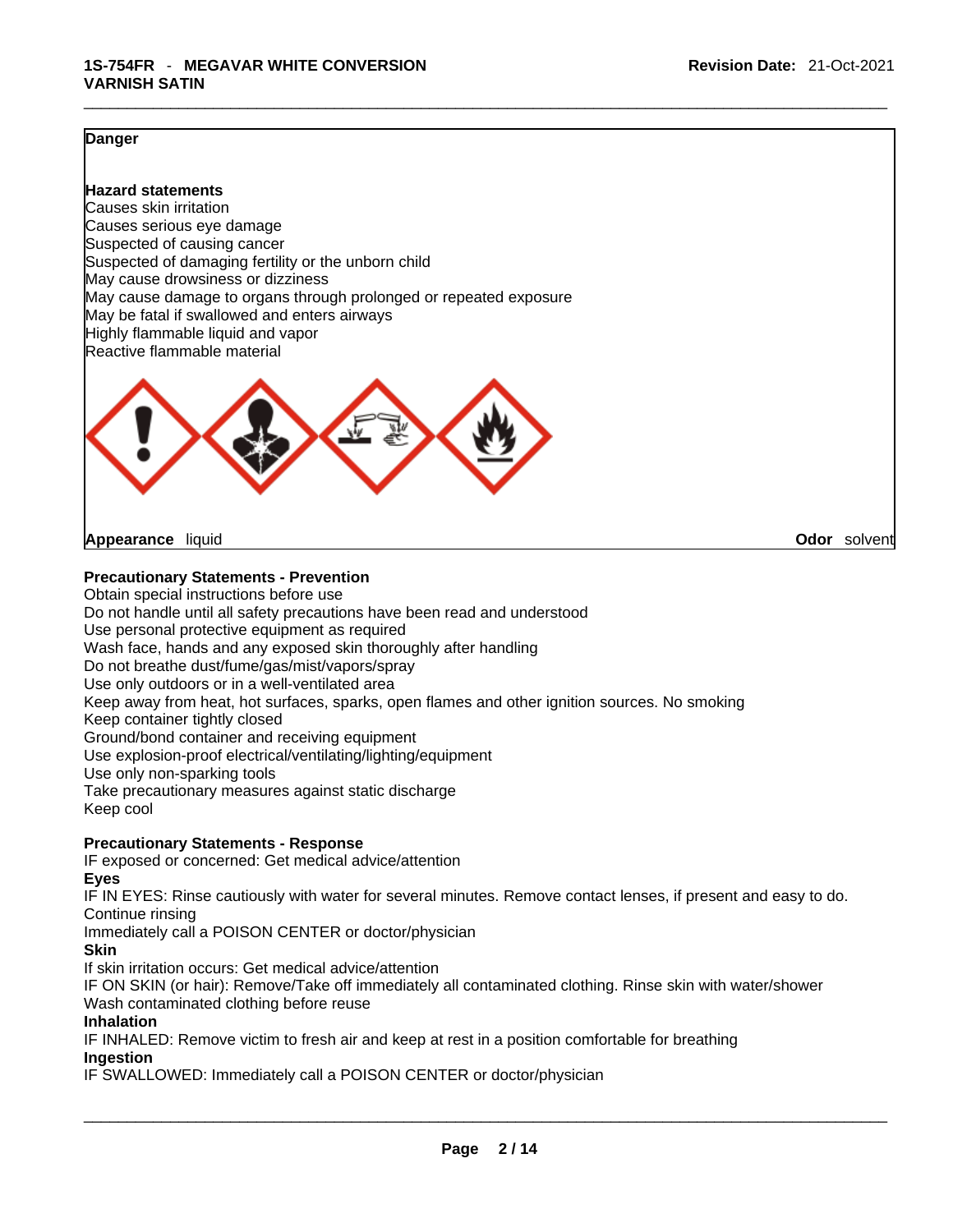Do NOT induce vomiting **Fire** In case of fire: Use CO2, dry chemical, or foam for extinction

**Precautionary Statements - Storage** Store locked up Store in a well-ventilated place. Keep container tightly closed

#### **Precautionary Statements - Disposal**

Dispose of contents/container to an approved waste disposal plant

#### **Other information**

No information available

 **IMPORTANT:** Designed to be mixed with other components. Mixture will have hazards of all components. Before opening packages, read all warning labels. Follow all precautions.

# **3. COMPOSITION INFORMATION ON COMPONENTS**

| <b>Chemical name</b>        | CAS No.        | Weight-%      | Hazardous Material<br>registry number<br>(HMIRA registry #) | Date HMIRA filed and<br>Information Review Act date exemption granted<br>(if applicable) |
|-----------------------------|----------------|---------------|-------------------------------------------------------------|------------------------------------------------------------------------------------------|
| Titanium dioxide            | 13463-67-7     | $10 - 30%$    |                                                             | $\overline{\phantom{a}}$                                                                 |
| VM&P naphtha                | 64742-89-8     | 7 - 13%       |                                                             | -                                                                                        |
| n-Butyl acetate             | 123-86-4       | 7 - 13%       | $\overline{\phantom{a}}$                                    | $\overline{\phantom{a}}$                                                                 |
| Isobutyl alcohol            | 78-83-1        | $5 - 10%$     |                                                             |                                                                                          |
| Ethanol                     | 64-17-5        | $3 - 7%$      |                                                             |                                                                                          |
| Acetone                     | 67-64-1        | - 5%          |                                                             |                                                                                          |
| Propylene glycol monomethyl | 108-65-6       | $1 - 5%$      |                                                             |                                                                                          |
| ether acetate               |                |               |                                                             |                                                                                          |
| Toluene                     | 108-88-3       | - 5%<br>1     |                                                             |                                                                                          |
| Isopropyl alcohol           | 67-63-0        | - 5%          |                                                             |                                                                                          |
| cellulose, nitrate          | 9004-70-0      | - 5%          |                                                             |                                                                                          |
| Xylene                      | 1330-20-7      | - 5%          |                                                             |                                                                                          |
| Aluminum hydroxide          | 21645-51-2     | $1 - 5%$      |                                                             | -                                                                                        |
| Octane                      | 111-65-9       | $0.5 - 1%$    | $\overline{\phantom{a}}$                                    | ۰                                                                                        |
| Heptane                     | 142-82-5       | $0.5 - 1%$    |                                                             | ۰                                                                                        |
| Ethyl benzene               | $100 - 41 - 4$ | $0.25 - 0.5%$ | $\overline{\phantom{a}}$                                    | -                                                                                        |

**Confidential Business Information note**

\*The exact percentage (concentration) of composition has been withheld as a trade secret

# **4. FIRST AID MEASURES**

**General Advice If** symptoms persist, call a physician. Show this safety data sheet to the doctor in attendance.

**Eye Contact Immediate medical attention is required. Immediately flush** Immediately flush with plenty of water. After initial flushing, remove any contact lenses and continue flushing for at least 15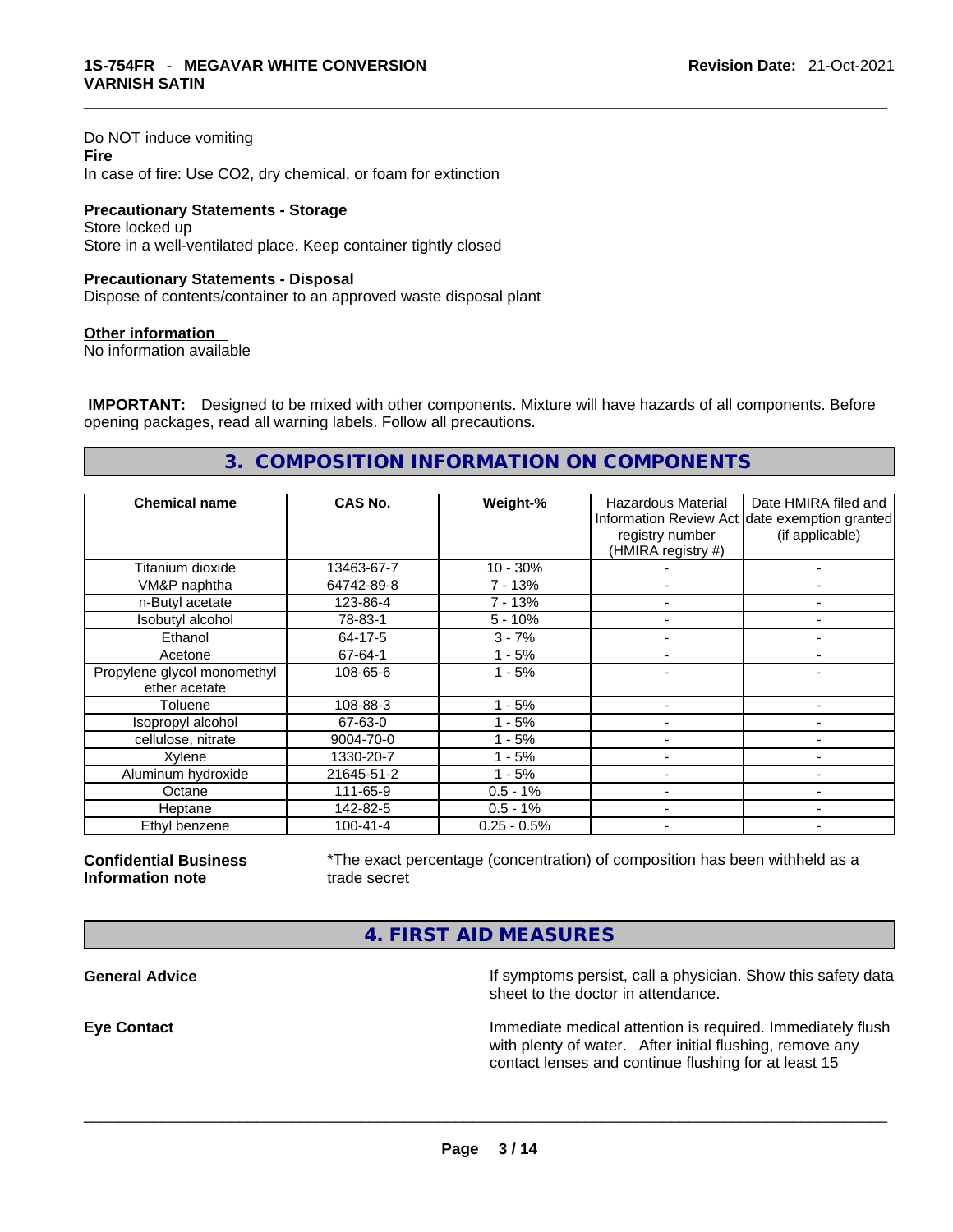|                                        | minutes.                                                                                                                                                                                         |
|----------------------------------------|--------------------------------------------------------------------------------------------------------------------------------------------------------------------------------------------------|
| <b>Skin Contact</b>                    | Wash off immediately with soap and plenty of water<br>removing all contaminated clothes and shoes. If skin<br>irritation persists, call a physician.                                             |
| <b>Inhalation</b>                      | Move to fresh air. If symptoms persist, call a physician.<br>If not breathing, give artificial respiration. Call a physician<br>immediately.                                                     |
| Ingestion                              | Clean mouth with water and afterwards drink plenty of<br>water. Do not induce vomiting without medical advice.<br>Never give anything by mouth to an unconscious person.<br>Consult a physician. |
| <b>Protection Of First-Aiders</b>      | Use personal protective equipment.                                                                                                                                                               |
| <b>Most Important Symptoms/Effects</b> | No information available.                                                                                                                                                                        |
| <b>Notes To Physician</b>              | Treat symptomatically.                                                                                                                                                                           |
|                                        |                                                                                                                                                                                                  |

**5. FIRE-FIGHTING MEASURES** 

| <b>Flammable Properties</b>                                                      | Vapors may travel considerable distance to a source of<br>ignition and flash back. Vapors may cause flash fire.                                                                                                                                                                                |
|----------------------------------------------------------------------------------|------------------------------------------------------------------------------------------------------------------------------------------------------------------------------------------------------------------------------------------------------------------------------------------------|
| <b>Suitable Extinguishing Media</b>                                              | Foam, dry powder or water. Use extinguishing measures<br>that are appropriate to local circumstances and the<br>surrounding environment.                                                                                                                                                       |
| Protective equipment and precautions for firefighters                            | As in any fire, wear self-contained breathing apparatus<br>pressure-demand, MSHA/NIOSH (approved or equivalent)<br>and full protective gear.                                                                                                                                                   |
| <b>Hazardous combustion products</b>                                             | Burning may result in carbon dioxide, carbon monoxide<br>and other combustion products of varying composition<br>which may be toxic and/or irritating.                                                                                                                                         |
| <b>Specific Hazards Arising From The Chemical</b>                                | Flammable. Flash back possible over considerable<br>distance. Keep product and empty container away from<br>heat and sources of ignition. Closed containers may<br>rupture if exposed to fire or extreme heat. Thermal<br>decomposition can lead to release of irritating gases and<br>vapors. |
| Sensitivity to mechanical impact                                                 | No                                                                                                                                                                                                                                                                                             |
| Sensitivity to static discharge                                                  | Yes                                                                                                                                                                                                                                                                                            |
| <b>Flash Point Data</b><br>Flash point (°F)<br>Flash Point (°C)<br><b>Method</b> | 44<br>7<br><b>PMCC</b>                                                                                                                                                                                                                                                                         |
|                                                                                  |                                                                                                                                                                                                                                                                                                |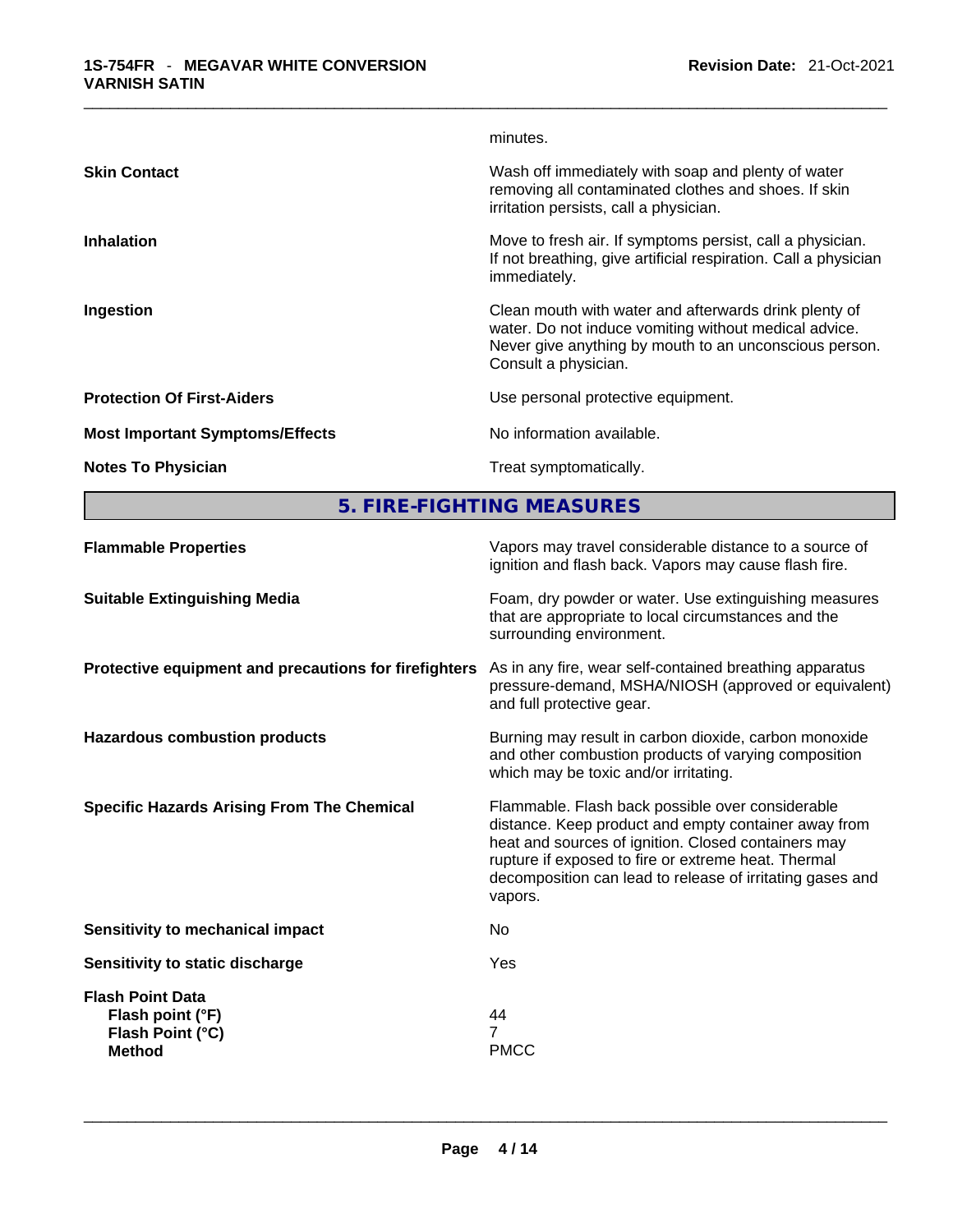#### **Flammability Limits In Air**

**Lower flammability limit:** Not available **Upper flammability limit:** Not available

**NFPA Health:** 2 **Flammability:** 3 **Instability:** 1 **Special:** Not Applicable

#### **NFPA Legend**

- 0 Not Hazardous
- 1 Slightly
- 2 Moderate
- 3 High
- 4 Severe

*The ratings assigned are only suggested ratings, the contractor/employer has ultimate responsibilities for NFPA ratings where this system is used.* 

*Additional information regarding the NFPA rating system is available from the National Fire Protection Agency (NFPA) at www.nfpa.org.* 

# **6. ACCIDENTAL RELEASE MEASURES**

| <b>Personal Precautions</b>      | Remove all sources of ignition. Take precautions to<br>prevent flashback. Ground and bond all containers and<br>handling equipment. Take precautionary measures against<br>static discharges. Ensure adequate ventilation. Avoid<br>contact with skin, eyes and clothing. Use personal<br>protective equipment.  |
|----------------------------------|------------------------------------------------------------------------------------------------------------------------------------------------------------------------------------------------------------------------------------------------------------------------------------------------------------------|
| <b>Other Information</b>         | Prevent further leakage or spillage if safe to do so. Do not<br>allow material to contaminate ground water system.<br>Prevent product from entering drains. Do not flush into<br>surface water or sanitary sewer system. Local authorities<br>should be advised if significant spillages cannot be<br>contained. |
| <b>Environmental precautions</b> | See Section 12 for additional Ecological Information.                                                                                                                                                                                                                                                            |
| <b>Methods for Cleaning Up</b>   | Dam up. Soak up with inert absorbent material. Use a<br>non-sparking or explosion proof means to transfer material<br>to a sealed, appropriate container for disposal. Clean<br>contaminated surface thoroughly.                                                                                                 |

### **7. HANDLING AND STORAGE**

**Handling Avoid contact with skin, eyes and clothing. Wear personal discriming the state of the Avoid contact with skin, eyes and clothing. Wear personal** protective equipment. Do not breathe vapors or spray mist. Use only in ventilated areas. Prevent vapor build-up by providing adequate ventilation during and after use.

> Take precautionary measures against static discharges. To avoid ignition of vapors by static electricity discharge, all metal parts of the equipment must be grounded. Keep away from heat, sparks and flame. Do not smoke. Extinguish all flames and pilot lights, and turn off stoves,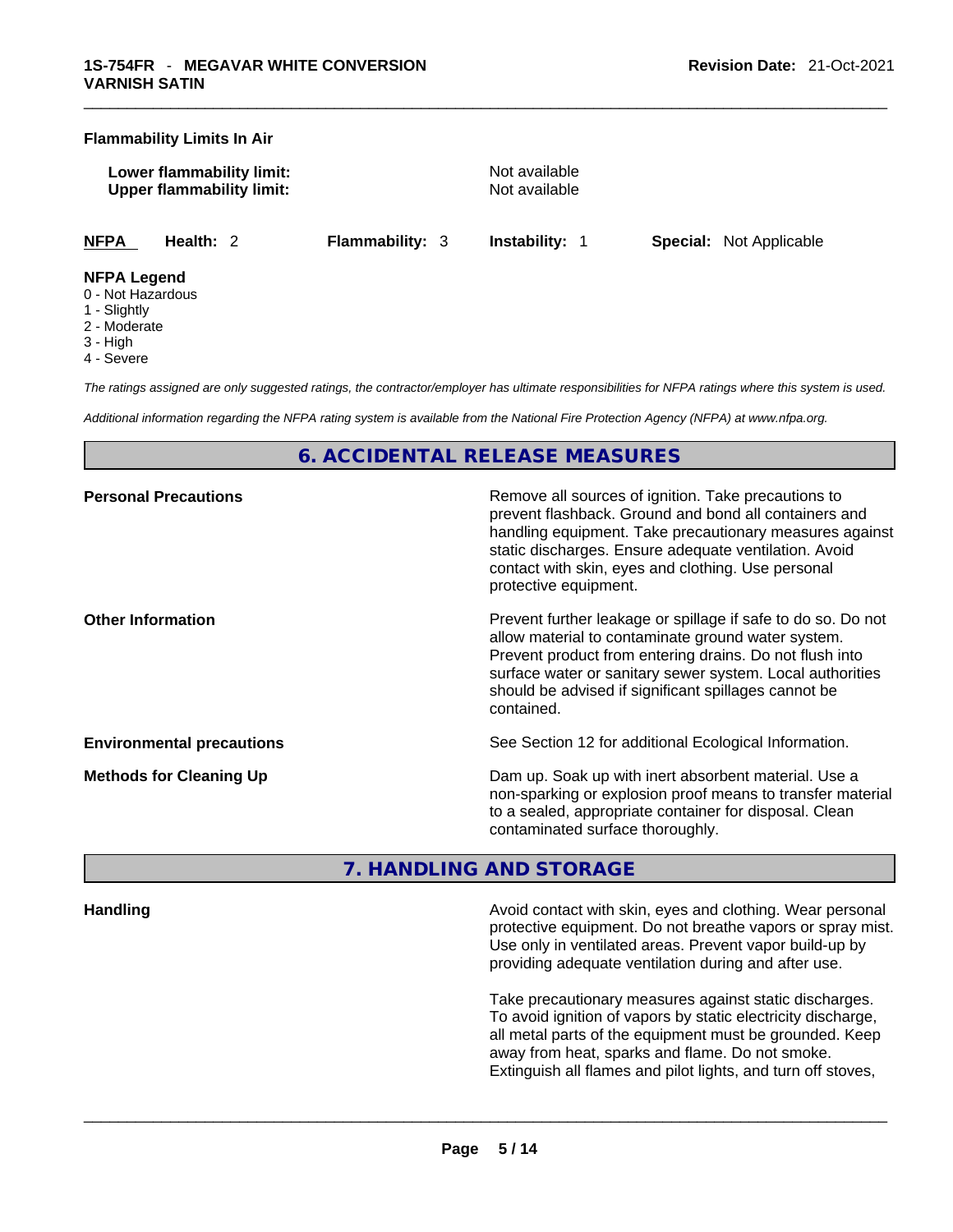heaters, electric motors and other sources of ignition during use and until all vapors are gone. Ignition and/or flash back may occur.

**Storage Storage Keep containers tightly closed in a dry, cool and** well-ventilated place. Keep away from heat. Keep away from open flames, hot surfaces and sources of ignition. Keep in properly labeled containers. Keep out of the reach of children.

**Incompatible Materials Incompatible Materials Incompatible with strong acids and bases and strong** oxidizing agents.

# **8. EXPOSURE CONTROLS/PERSONAL PROTECTION**

#### **Exposure Limits**

| <b>Chemical name</b>                         | <b>ACGIH TLV</b>                                   | <b>Alberta</b>                                                                                             | <b>British Columbia</b>                          | Ontario                                     | Quebec                                                                                                       |
|----------------------------------------------|----------------------------------------------------|------------------------------------------------------------------------------------------------------------|--------------------------------------------------|---------------------------------------------|--------------------------------------------------------------------------------------------------------------|
| Titanium dioxide                             | TWA: 10 mg/m <sup>3</sup>                          | 10 mg/m $3$ - TWA                                                                                          | 10 mg/m $3$ - TWA<br>$3$ mg/m <sup>3</sup> - TWA | 10 mg/m $3$ - TWA                           | 10 mg/m <sup>3</sup> - TWAEV                                                                                 |
| n-Butyl acetate                              | STEL: 150 ppm<br>TWA: 50 ppm                       | 150 ppm - TWA<br>$713$ mg/m <sup>3</sup> - TWA<br>200 ppm - STEL<br>950 mg/m $3 -$ STEL                    | 20 ppm - TWA                                     | 150 ppm - TWA<br>200 ppm - STEL             | 150 ppm - TWAEV<br>713 mg/m <sup>3</sup> - TWAEV<br>200 ppm - STEV<br>950 mg/m <sup>3</sup> - STEV           |
| Isobutyl alcohol                             | TWA: 50 ppm                                        | 50 ppm - TWA<br>152 mg/m <sup>3</sup> - TWA                                                                | 50 ppm - TWA                                     | 50 ppm - TWA                                | 50 ppm - TWAEV<br>152 mg/m <sup>3</sup> - TWAEV                                                              |
| Ethanol                                      | STEL: 1000 ppm                                     | 1000 ppm - TWA<br>1880 mg/m <sup>3</sup> - TWA                                                             | 1000 ppm - STEL                                  | 1000 ppm - STEL                             | 1000 ppm - TWAEV<br>1880 mg/m <sup>3</sup> - TWAEV                                                           |
| Acetone                                      | STEL: 500 ppm<br>TWA: 250 ppm                      | 500 ppm - TWA<br>1200 mg/m <sup>3</sup> - TWA<br>750 ppm - STEL<br>1800 mg/m <sup>3</sup> - STEL           | 250 ppm - TWA<br>500 ppm - STEL                  | 250 ppm - TWA<br>500 ppm - STEL             | 500 ppm - TWAEV<br>1190 mg/m <sup>3</sup> - TWAEV<br>1000 ppm - STEV<br>2380 mg/m <sup>3</sup> - STEV        |
| Propylene glycol monomethyl<br>ether acetate | N/E                                                | N/E                                                                                                        | 50 ppm - TWA<br>75 ppm - STEL                    | 50 ppm - TWA<br>270 mg/m <sup>3</sup> - TWA | N/F                                                                                                          |
| Toluene                                      | TWA: 20 ppm                                        | 50 ppm - TWA<br>188 mg/m <sup>3</sup> - TWA<br>Substance may be<br>readily absorbed<br>through intact skin | 20 ppm - TWA<br>Adverse reproductive<br>effect   | 20 ppm - TWA                                | 50 ppm - TWAEV<br>188 mg/m <sup>3</sup> - TWAEV<br>Skin absorption can<br>contribute to overall<br>exposure. |
| Isopropyl alcohol                            | STEL: 400 ppm<br>TWA: 200 ppm                      | 200 ppm - TWA<br>492 mg/m <sup>3</sup> - TWA<br>400 ppm - STEL<br>984 mg/m <sup>3</sup> - STEL             | 200 ppm - TWA<br>400 ppm - STEL                  | 200 ppm - TWA<br>400 ppm - STEL             | 400 ppm - TWAEV<br>985 mg/m <sup>3</sup> - TWAEV<br>500 ppm - STEV<br>1230 mg/m <sup>3</sup> - STEV          |
| Xylene                                       | STEL: 150 ppm<br>TWA: 100 ppm                      | 100 ppm - TWA<br>434 mg/m <sup>3</sup> - TWA<br>150 ppm - STEL<br>651 mg/m <sup>3</sup> - STEL             | 100 ppm - TWA<br>150 ppm - STEL                  | 100 ppm - TWA<br>150 ppm - STEL             | 100 ppm - TWAEV<br>434 mg/m <sup>3</sup> - TWAEV<br>150 ppm - STEV<br>651 mg/m <sup>3</sup> - STEV           |
| Aluminum hydroxide                           | TWA: 1 $mg/m3$<br>respirable particulate<br>matter | N/E                                                                                                        | $1.0$ mg/m <sup>3</sup> - TWA                    | $1$ mg/m <sup>3</sup> - TWA                 | N/E                                                                                                          |
| Octane                                       | TWA: 300 ppm                                       | 300 ppm - TWA<br>1400 mg/m <sup>3</sup> - TWA                                                              | 300 ppm - TWA                                    | 300 ppm - TWA                               | 300 ppm - TWAEV<br>1400 mg/m <sup>3</sup> - TWAEV<br>375 ppm - STEV<br>1750 mg/m <sup>3</sup> - STEV         |
| Heptane                                      | STEL: 500 ppm<br>TWA: 400 ppm                      | 400 ppm - TWA<br>1640 mg/m <sup>3</sup> - TWA<br>500 ppm - STEL<br>2050 mg/m <sup>3</sup> - STEL           | 400 ppm - TWA<br>500 ppm - STEL                  | 400 ppm - TWA<br>500 ppm - STEL             | 400 ppm - TWAEV<br>1640 mg/m <sup>3</sup> - TWAEV<br>500 ppm - STEV<br>2050 mg/m <sup>3</sup> - STEV         |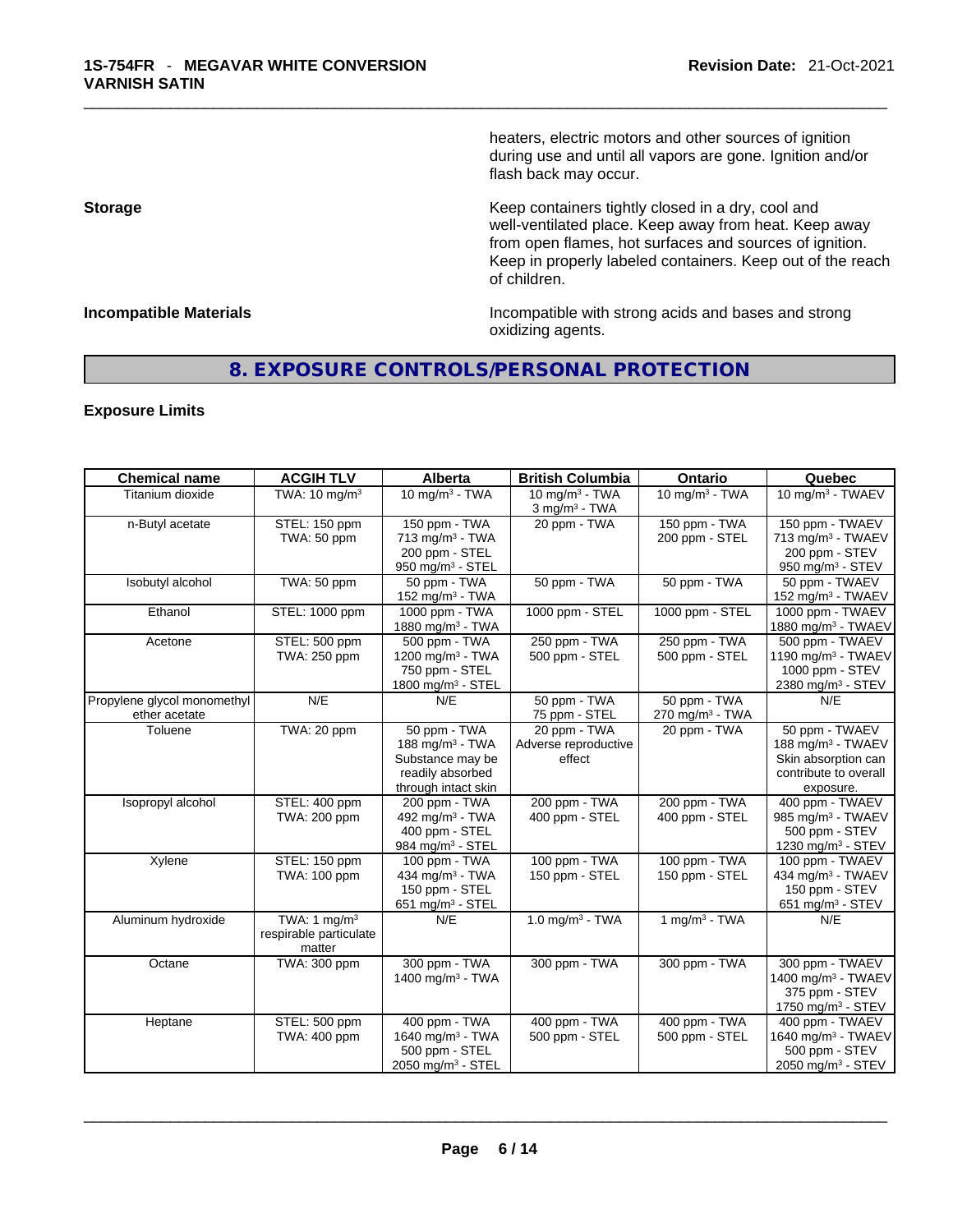| Ethyl benzene                                                                                                                                                                                                                                                                                                                | TWA: 20 ppm | 100 ppm - TWA<br>434 mg/m <sup>3</sup> - TWA   | 20 ppm - TWA                                                                                                                                                                                                                                                                                                                                                                                            | 20 ppm - TWA | 100 ppm - TWAEV<br>434 mg/m <sup>3</sup> - TWAEV                                                                           |
|------------------------------------------------------------------------------------------------------------------------------------------------------------------------------------------------------------------------------------------------------------------------------------------------------------------------------|-------------|------------------------------------------------|---------------------------------------------------------------------------------------------------------------------------------------------------------------------------------------------------------------------------------------------------------------------------------------------------------------------------------------------------------------------------------------------------------|--------------|----------------------------------------------------------------------------------------------------------------------------|
|                                                                                                                                                                                                                                                                                                                              |             | 125 ppm - STEL<br>543 mg/m <sup>3</sup> - STEL |                                                                                                                                                                                                                                                                                                                                                                                                         |              | 125 ppm - STEV<br>543 mg/m <sup>3</sup> - STEV                                                                             |
| Legend<br>ACGIH - American Conference of Governmental Industrial Hygienists<br>Alberta - Alberta Occupational Exposure Limits<br>British Columbia - British Columbia Occupational Exposure Limits<br>Ontario - Ontario Occupational Exposure Limits<br>Quebec - Quebec Occupational Exposure Limits<br>N/E - Not established |             |                                                |                                                                                                                                                                                                                                                                                                                                                                                                         |              |                                                                                                                            |
| <b>Engineering Measures</b>                                                                                                                                                                                                                                                                                                  |             |                                                |                                                                                                                                                                                                                                                                                                                                                                                                         |              | Ensure adequate ventilation, especially in confined areas.                                                                 |
| <b>Personal Protective Equipment</b><br><b>Eye/Face Protection</b><br><b>Skin Protection</b><br><b>Respiratory Protection</b>                                                                                                                                                                                                |             |                                                | Safety glasses with side-shields. If splashes are likely to<br>occur, wear: Tightly fitting safety goggles<br>Protective gloves and impervious clothing.<br>Use only with adequate ventilation. In operations where<br>exposure limits are exceeded, use a NIOSH approved<br>product or applying in confined areas, wear a NIOSH<br>approved respirator specified for paint spray or organic<br>vapors. |              | respirator that has been selected by a technically qualified<br>person for the specific work conditions. When spraying the |
| <b>Hygiene Measures</b>                                                                                                                                                                                                                                                                                                      |             |                                                | Avoid contact with skin, eyes and clothing. Remove and<br>wash contaminated clothing before re-use. Wash<br>thoroughly after handling.                                                                                                                                                                                                                                                                  |              |                                                                                                                            |

### **9. PHYSICAL AND CHEMICAL PROPERTIES**

**Appearance** liquid **Odor Solvent Solvent Solvent Solvent Odor Threshold**<br> **Density (Ibs/aal)**<br> **Density (Ibs/aal)**<br> **Density (Ibs/aal)**<br> **Density (Ibs/aal) Density** (Ibs/gal) **Specific Gravity 1.10 - 1.12 pH pH No** information available **Viscosity (cps) Viscosity (cps) No information available Solubility(ies)**<br> **No information available**<br> **Water solubility**<br> **Water solubility Water solubility Water Solubility**<br> **Evaporation Rate** Moinformation available<br>
No information available **Vapor pressure**<br> **Vapor density**<br> **Vapor density**<br> **Vapor density**<br> **Vapor density Wt. % Solids** 45 - 55 **Vol. % Solids** 25 - 35 **Wt. % Volatiles Vol. % Volatiles** 65 - 75 **VOC Regulatory Limit (g/L)**  $\leq$  <550<br> **Boiling Point (°F)** 136 **Boiling Point (°F) Boiling Point (°C)** 58 **Freezing point (°F)**<br> **Freezing Point (°C)**<br> **Freezing Point (°C)**<br> **C No** information available **Flash point (°F)** 44<br> **Flash Point (°C)** 7 **Flash Point (°C)** 7

**Evaporation Rate** No information available **No information available** No information available<br>44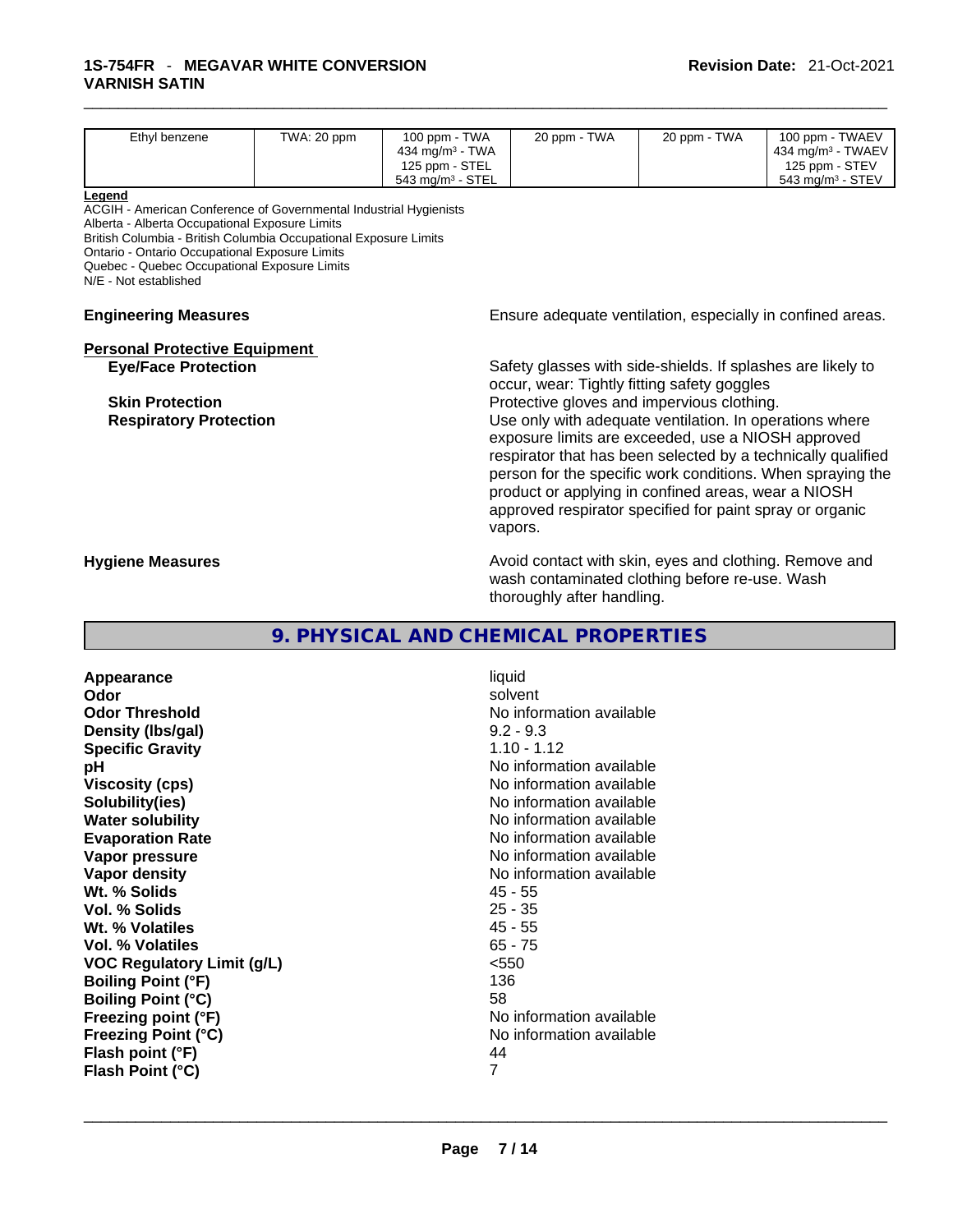**Flammability (solid, gas)**<br> **Commability limit:**<br>
Upper flammability limit:<br>
Not applicable **Upper flammability limit:**<br> **Lower flammability limit:**<br>
Not applicable<br>
Not applicable **Lower flammability limit: Autoignition Temperature (°F)** No information available **Autoignition Temperature (°C)** No information available **Decomposition Temperature (°F)** No information available **Decomposition Temperature (°C)**<br> **Partition coefficient**<br> **Partition coefficient**<br> **No** information available

**Method** PMCC

**No information available** 

# **10. STABILITY AND REACTIVITY**

| <b>Reactivity</b>                         | Not Applicable                                                                                                            |
|-------------------------------------------|---------------------------------------------------------------------------------------------------------------------------|
| <b>Chemical Stability</b>                 | Stable under normal conditions. Hazardous polymerisation<br>does not occur.                                               |
| <b>Conditions to avoid</b>                | Keep away from open flames, hot surfaces, static<br>electricity and sources of ignition. Sparks. Elevated<br>temperature. |
| <b>Incompatible Materials</b>             | Incompatible with strong acids and bases and strong<br>oxidizing agents.                                                  |
| <b>Hazardous Decomposition Products</b>   | Thermal decomposition can lead to release of irritating<br>gases and vapors.                                              |
| <b>Possibility of hazardous reactions</b> | None under normal conditions of use.                                                                                      |

# **11. TOXICOLOGICAL INFORMATION**

#### **Product Information Information on likely routes of exposure**

**Acute Toxicity** 

**Principal Routes of Exposure Exposure** Eye contact, skin contact and inhalation.

**Product Information Repeated or prolonged exposure to organic solvents may** lead to permanent brain and nervous system damage. Intentional misuse by deliberately concentrating and inhaling vapors may be harmful or fatal.

#### **Symptoms related to the physical,chemical and toxicological characteristics**

**Symptoms Symptoms No information available** 

#### **Delayed and immediate effects as well as chronic effects from short and long-term exposure**

**Eye contact Exercise 2018** Severely irritating to eyes. May cause burns. Risk of serious damage to eyes. **Skin contact May cause skin irritation and/or dermatitis. Prolonged skin Skin contact May cause skin irritation and/or dermatitis. Prolonged skin** contact may defat the skin and produce dermatitis.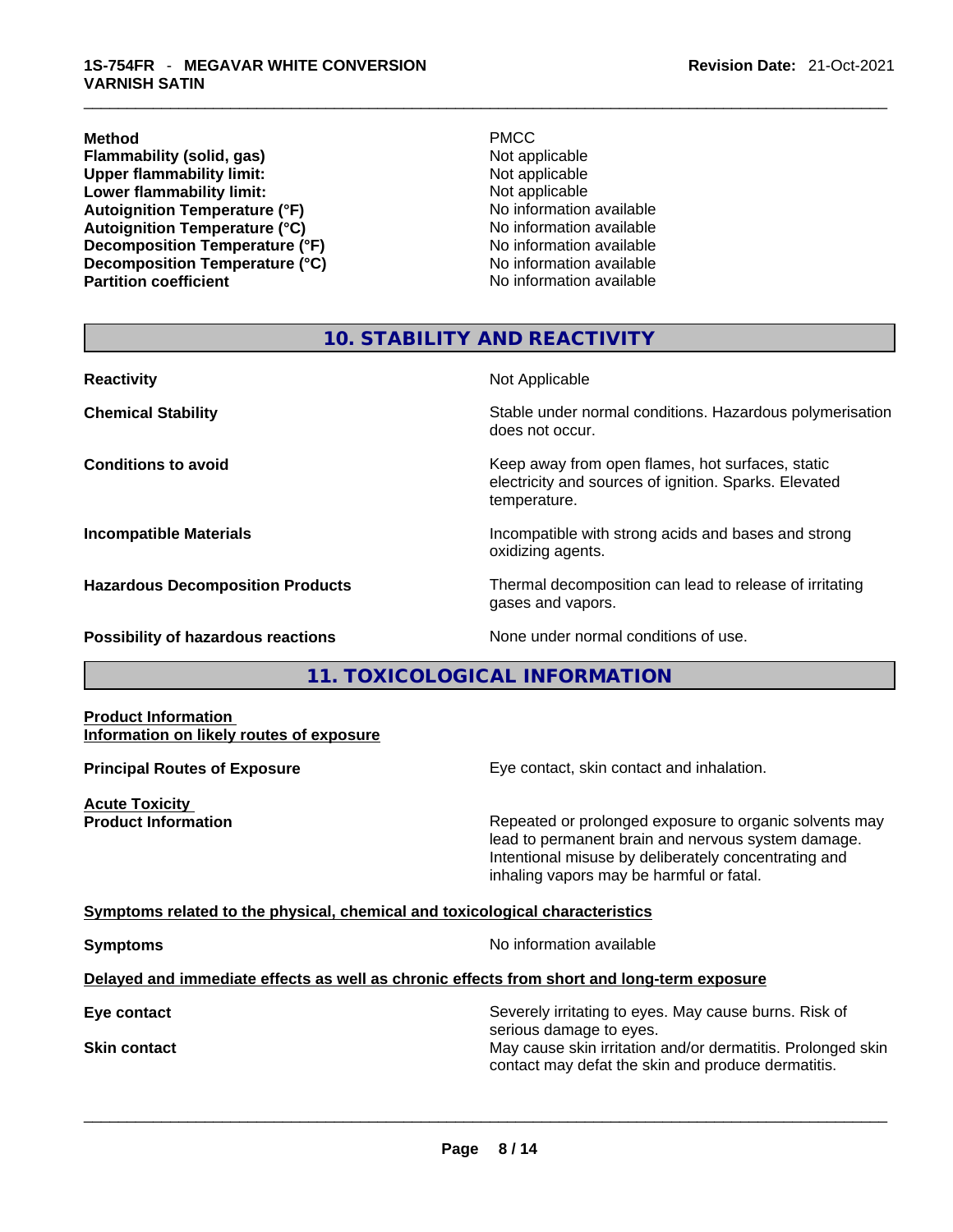| <b>Inhalation</b>                                 | Harmful by inhalation. High vapor / aerosol concentrations<br>are irritating to the eyes, nose, throat and lungs and may<br>cause headaches, dizziness, drowsiness,<br>unconsciousness, and other central nervous system<br>effects.                             |
|---------------------------------------------------|------------------------------------------------------------------------------------------------------------------------------------------------------------------------------------------------------------------------------------------------------------------|
| Ingestion                                         | Harmful if swallowed. Ingestion may cause irritation to<br>mucous membranes. Small amounts of this product<br>aspirated into the respiratory system during ingestion or<br>vomiting may cause mild to severe pulmonary injury,<br>possibly progressing to death. |
| <b>Sensitization</b>                              | No information available.                                                                                                                                                                                                                                        |
| <b>Neurological Effects</b>                       | No information available.                                                                                                                                                                                                                                        |
| <b>Mutagenic Effects</b>                          | No information available.                                                                                                                                                                                                                                        |
| <b>Reproductive Effects</b>                       | Possible risk of impaired fertility. Possible risk of harm to<br>the unborn child.                                                                                                                                                                               |
| <b>Developmental Effects</b>                      | No information available.                                                                                                                                                                                                                                        |
| <b>Target organ effects</b>                       | liver, Respiratory system, Eyes, Skin, Central nervous<br>system, blood, Reproductive System.                                                                                                                                                                    |
| <b>STOT - single exposure</b>                     | May cause disorder and damage to the, Respiratory<br>system, Central nervous system.                                                                                                                                                                             |
| <b>STOT - repeated exposure</b>                   | Causes damage to organs through prolonged or repeated<br>exposure if inhaled, May cause disorder and damage to<br>the, liver, kidney, spleen, blood, Central nervous system,<br>Causes damage to organs through prolonged or repeated<br>exposure.               |
| Other adverse effects<br><b>Aspiration Hazard</b> | No information available.<br>May be harmful if swallowed and enters airways. Small<br>amounts of this product aspirated into the respiratory<br>system during ingestion or vomiting may cause mild to<br>severe pulmonary injury, possibly progressing to death. |

# **Numerical measures of toxicity**

**The following values are calculated based on chapter 3.1 of the GHS document**

| ATEmix (oral)                        | 9036 mg/kg |
|--------------------------------------|------------|
| <b>ATEmix (inhalation-dust/mist)</b> | 120.5 mg/L |
| <b>ATEmix (inhalation-vapor)</b>     | 27.2 mg/L  |

# **Component Information**

| Chemical name                     | Oral LD50             | Dermal LD50              | <b>Inhalation LC50</b>                    |
|-----------------------------------|-----------------------|--------------------------|-------------------------------------------|
| Titanium dioxide<br>13463-67-7    | $> 10000$ mg/kg (Rat) |                          |                                           |
| VM&P naphtha<br>64742-89-8        | ۰.                    | $=$ 3000 mg/kg (Rabbit)  |                                           |
| n-Butyl acetate<br>123-86-4       | $= 10768$ mg/kg (Rat) | $> 17600$ mg/kg (Rabbit) |                                           |
| Isobutyl alcohol<br>78-83-1       | $= 2460$ mg/kg (Rat)  | $=$ 3400 mg/kg (Rabbit)  | $> 6.5$ mg/L (Rat) 4 h                    |
| Ethanol<br>64-17-5                | $= 7060$ mg/kg (Rat)  | ۰.                       | $= 124.7$ mg/L (Rat) 4 h                  |
| Acetone<br>67-64-1                | $= 5800$ mg/kg (Rat)  | $> 15700$ mg/kg (Rabbit) | $= 50100$ mg/m <sup>3</sup><br>(Rat ) 8 h |
| Propylene glycol monomethyl ether | $= 8532$ mg/kg (Rat)  | > 5 g/kg (Rabbit)        |                                           |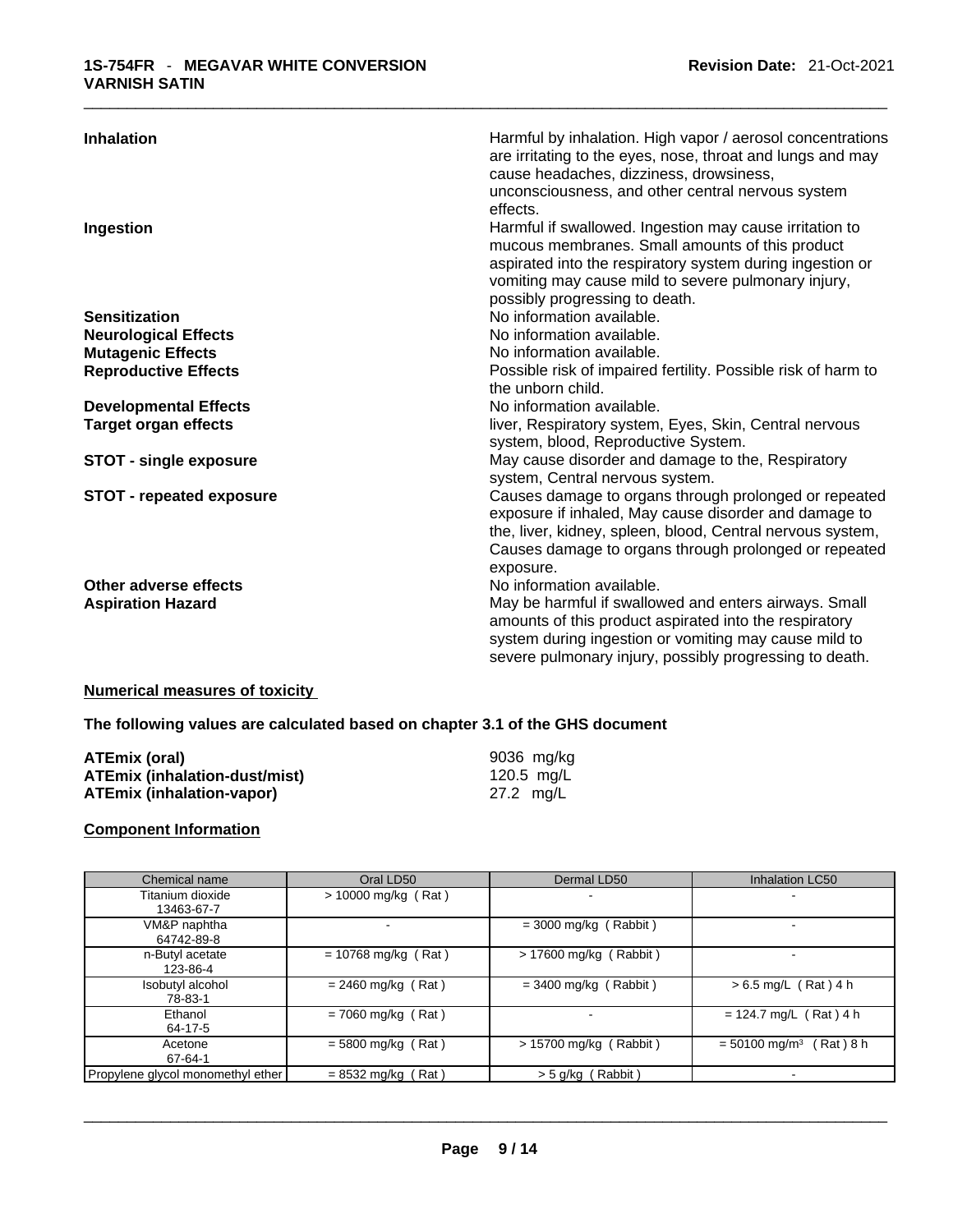| acetate<br>108-65-6              |                      |                          |                                                                              |
|----------------------------------|----------------------|--------------------------|------------------------------------------------------------------------------|
| Toluene<br>108-88-3              | $= 2600$ mg/kg (Rat) | $= 12000$ mg/kg (Rabbit) |                                                                              |
| Isopropyl alcohol<br>67-63-0     | $= 1870$ mg/kg (Rat) | $= 4059$ mg/kg (Rabbit)  | $= 72600$ mg/m <sup>3</sup> (Rat) 4 h                                        |
| cellulose, nitrate<br>9004-70-0  | 5 g/kg (Rat)         | $\blacksquare$           |                                                                              |
| Xylene<br>1330-20-7              | $=$ 3500 mg/kg (Rat) | $> 4350$ mg/kg (Rabbit)  | $= 29.08$ mg/L (Rat) 4 h                                                     |
| Aluminum hydroxide<br>21645-51-2 | $>$ 5000 mg/kg (Rat) | $\overline{\phantom{a}}$ |                                                                              |
| Octane<br>111-65-9               | ۰                    | $\blacksquare$           | $> 23.36$ mg/L (Rat) 4 h = 118<br>$g/m^3$ (Rat) 4 h = 25260 ppm<br>Rat ) 4 h |
| Heptane<br>142-82-5              |                      | $=$ 3000 mg/kg (Rabbit)  | $= 103$ g/m <sup>3</sup> (Rat) 4 h                                           |
| Ethyl benzene<br>$100 - 41 - 4$  | $=$ 3500 mg/kg (Rat) | $= 15400$ mg/kg (Rabbit) | $= 17.4$ mg/L (Rat) 4 h                                                      |

#### **Chronic Toxicity**

#### **Carcinogenicity**

*The information below indicates whether each agency has listed any ingredient as a carcinogen:.* 

| <b>Chemical name</b> | <b>IARC</b>                    | <b>NTP</b> |
|----------------------|--------------------------------|------------|
|                      | 2B - Possible Human Carcinogen |            |
| l Titanium dioxide   |                                |            |
|                      | 2B - Possible Human Carcinogen |            |
| Ethyl benzene        |                                |            |

• Although IARC has classified titanium dioxide as possibly carcinogenic to humans (2B), their summary concludes: "No significant exposure to titanium dioxide is thought to occur during the use of products in which titanium dioxide is bound to other materials, such as paint."

#### **Legend**

IARC - International Agency for Research on Cancer NTP - National Toxicity Program OSHA - Occupational Safety & Health Administration

**12. ECOLOGICAL INFORMATION** 

### **Ecotoxicity Effects**

The environmental impact of this product has not been fully investigated.

#### **Product Information**

#### **Acute Toxicity to Fish**

No information available

#### **Acute Toxicity to Aquatic Invertebrates**

No information available

#### **Acute Toxicity to Aquatic Plants**

No information available \_\_\_\_\_\_\_\_\_\_\_\_\_\_\_\_\_\_\_\_\_\_\_\_\_\_\_\_\_\_\_\_\_\_\_\_\_\_\_\_\_\_\_\_\_\_\_\_\_\_\_\_\_\_\_\_\_\_\_\_\_\_\_\_\_\_\_\_\_\_\_\_\_\_\_\_\_\_\_\_\_\_\_\_\_\_\_\_\_\_\_\_\_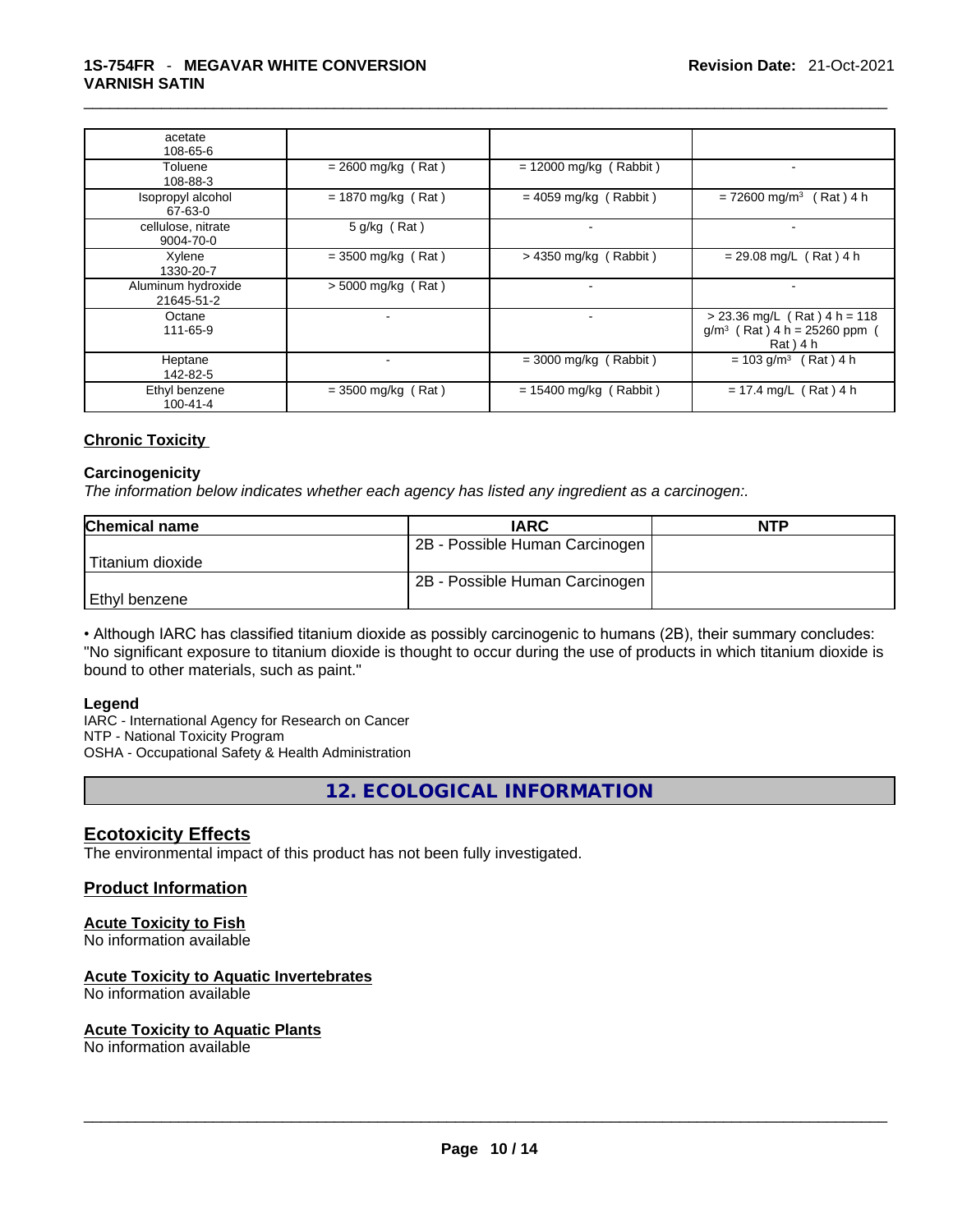#### **Persistence / Degradability**

No information available.

#### **Bioaccumulation**

There is no data for this product.

#### **Mobility in Environmental Media**

No information available.

# **Ozone**

No information available

#### **Component Information**

#### **Acute Toxicity to Fish**

Titanium dioxide  $LC50:$  > 1000 mg/L (Fathead Minnow - 96 hr.) n-Butyl acetate LC50: 18 mg/L (Fathead Minnow - 96 hr.) Acetone LC50: 8300 (Bluegill - 96 hr.) mg/L **Xylene** LC50: 13.5 mg/L (Rainbow Trout - 96 hr.) Ethyl benzene LC50: 12.1 mg/L (Fathead Minnow - 96 hr.)

#### **Acute Toxicity to Aquatic Invertebrates**

n-Butyl acetate EC50: 72.8 mg/L (Daphnia magna - 48 hr.) Acetone EC50: 12600 mg/L (Daphnia magna - 48 hr.) Ethyl benzene EC50: 1.8 mg/L (Daphnia magna - 48 hr.)

#### **Acute Toxicity to Aquatic Plants**

n-Butyl acetate EC50: 674.7 mg/L (Green algae (Scenedesmus subspicatus), 72 hrs.) Ethyl benzene EC50: 4.6 mg/L (Green algae (Scenedesmus subspicatus), 72 hrs.)

**13. DISPOSAL CONSIDERATIONS** 

**Waste Disposal Method Dispose of in accordance with federal, state, provincial, waste Dispose of in accordance with federal, state, provincial, and local regulations. Local requirements may vary,** and local regulations. Local requirements may vary, \_\_\_\_\_\_\_\_\_\_\_\_\_\_\_\_\_\_\_\_\_\_\_\_\_\_\_\_\_\_\_\_\_\_\_\_\_\_\_\_\_\_\_\_\_\_\_\_\_\_\_\_\_\_\_\_\_\_\_\_\_\_\_\_\_\_\_\_\_\_\_\_\_\_\_\_\_\_\_\_\_\_\_\_\_\_\_\_\_\_\_\_\_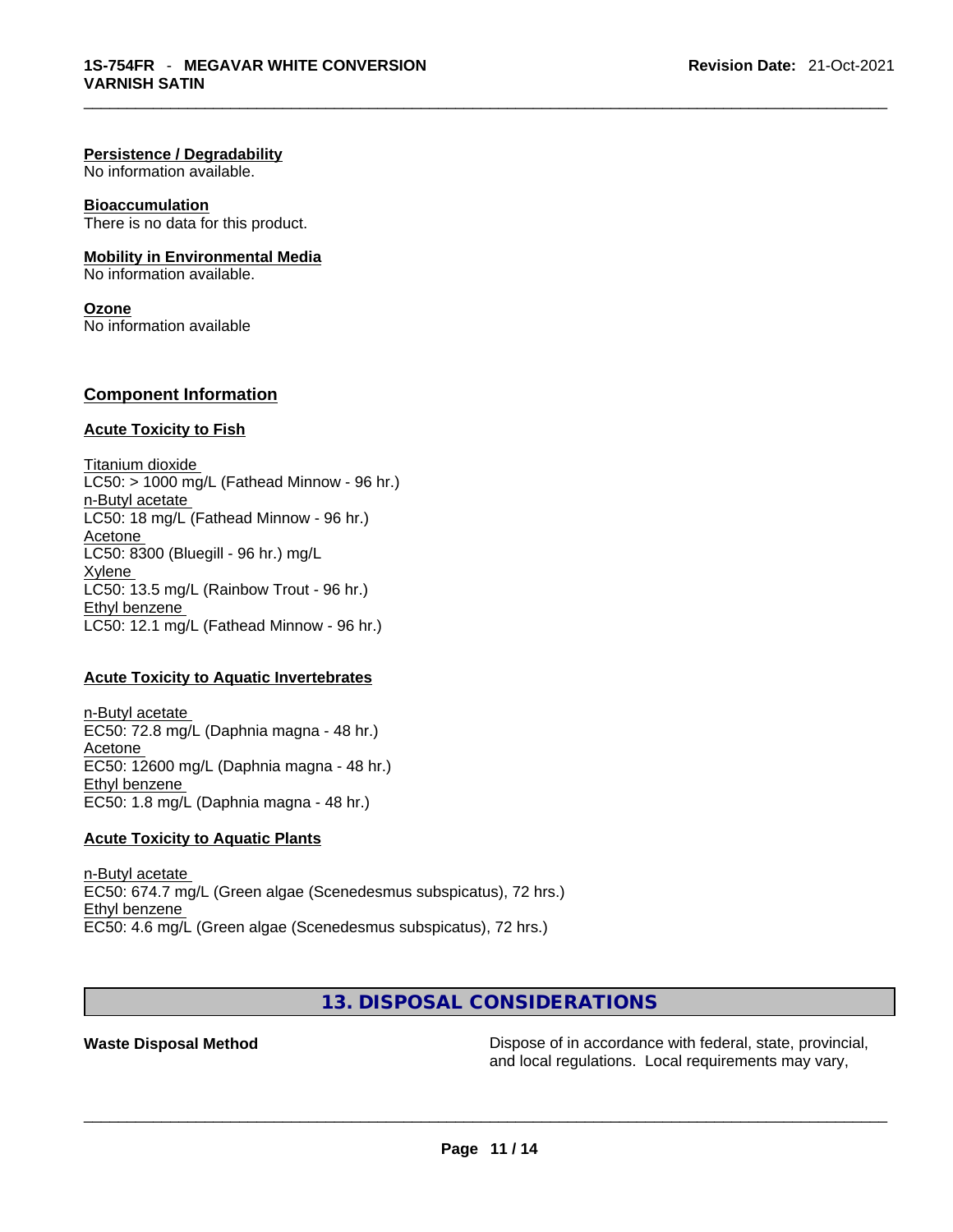consult your sanitation department or state-designated environmental protection agency for more disposal options.

#### **Empty Container Warning <b>Emptied** Containers may retain product residue. Follow label warnings even after container is emptied. Residual vapors may explode on ignition.

# **14. TRANSPORT INFORMATION**

#### **TDG**

**Proper Shipping Name PAINT Hazard class** 3 **UN-No.** UN1263 **Packing Group III Description** UN1263, PAINT, 3, II

**ICAO / IATA ICAO / IATA Contact the preparer for further information.** 

**IMDG / IMO Contact the preparer for further information.** 

# **15. REGULATORY INFORMATION**

# **International Inventories**

| <b>TSCA: United States</b> | Yes - All components are listed or exempt. |
|----------------------------|--------------------------------------------|
| <b>DSL: Canada</b>         | Yes - All components are listed or exempt. |

# **National Pollutant Release Inventory (NPRI)**

#### **NPRI Parts 1- 4**

This product contains the following Parts 1-4 NPRI chemicals:

| <b>Chemical name</b> | CAS No.   | Weight-%       | <b>NPRI Parts 1-4</b> |
|----------------------|-----------|----------------|-----------------------|
| Isobutyl alcohol     | 78-83-1   | $5 - 10%$      | Listed                |
| Toluene              | 108-88-3  | 1 - 5%         | Listed                |
| Isopropyl alcohol    | 67-63-0   | 1 - 5%         | Listed                |
| Xvlene               | 1330-20-7 | - 5%           | ∟isted                |
| Ethyl benzene        | 100-41-4  | $0.25 - 0.5\%$ | ∟isted                |
|                      |           |                |                       |

#### **NPRI Part 5**

This product contains the following NPRI Part 5 Chemicals:

| CAS No.    | Weight-% | <b>NPRI Part 5</b> |  |
|------------|----------|--------------------|--|
| 64742-89-8 | ' - 13%  | Listed             |  |
| 123-86-4   | 7 - 13%  | Listed             |  |
| 64-17-5    | $3 - 7%$ | Listed             |  |
|            |          |                    |  |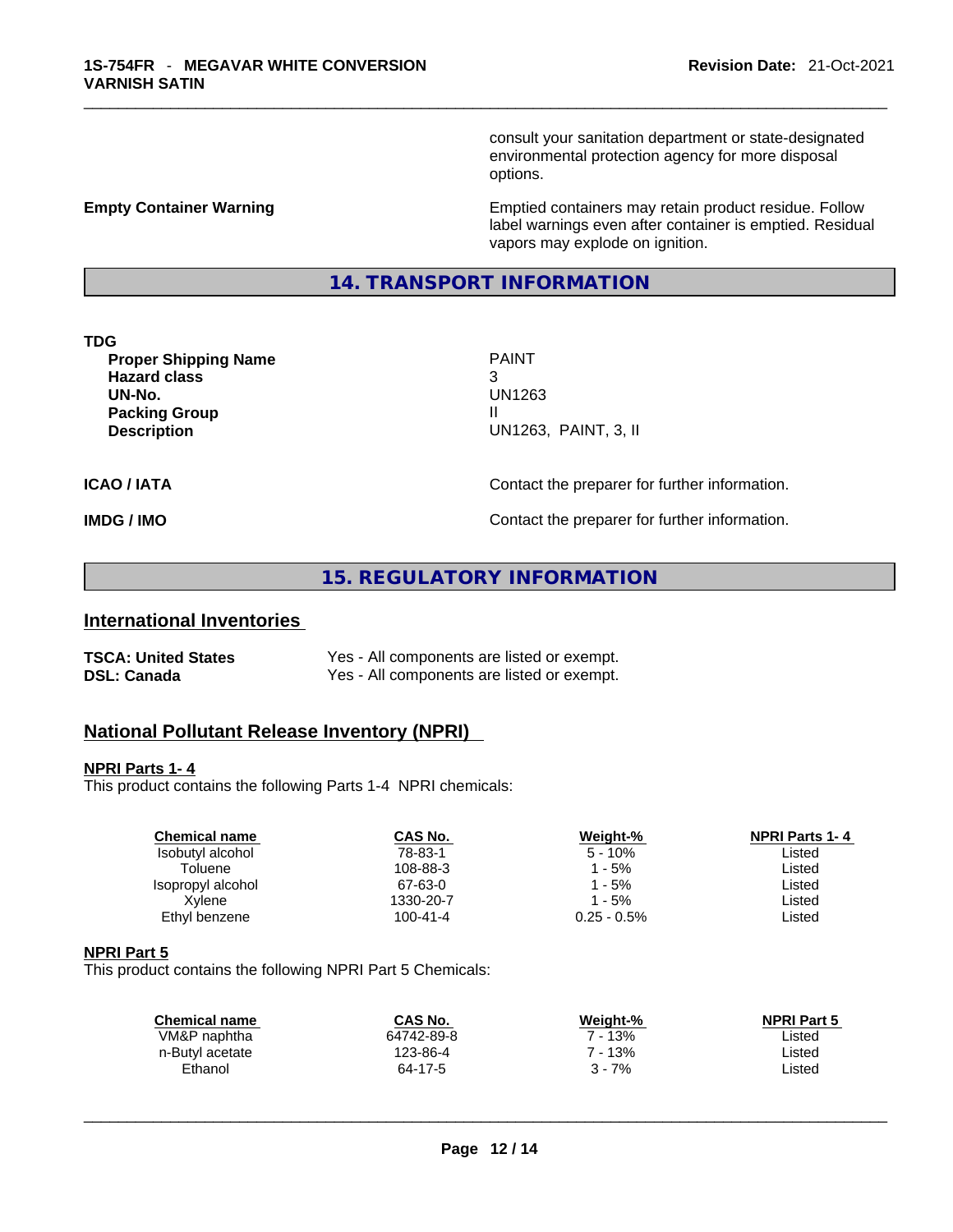| Propylene glycol monomethyl ether<br>acetate | 108-65-6  | - 5% | ∟isted |
|----------------------------------------------|-----------|------|--------|
| Toluene                                      | 108-88-3  | - 5% | Listed |
| Isopropyl alcohol                            | 67-63-0   | - 5% | ∟isted |
| Xvlene                                       | 1330-20-7 | - 5% | ∟isted |

#### **WHMIS Regulatory Status**

This product has been classified in accordance with the hazard criteria of the Hazardous Products Regulations (HPR) and the SDS contains all the information required by the HPR.

# **16. OTHER INFORMATION**  Note: The PPE rating has intentionally been left blank. Choose appropriate PPE that will protect employees from the hazards the material will *present under the actual normal conditions of use. Caution: HMISÒ ratings are based on a 0-4 rating scale, with 0 representing minimal hazards or risks, and 4 representing significant hazards or*  **HMIS** - **Health:** 2\* **Flammability:** 3 **Reactivity:** 1 **PPE:** - **HMIS Legend** 0 - Minimal Hazard 1 - Slight Hazard 2 - Moderate Hazard 3 - Serious Hazard 4 - Severe Hazard \* - Chronic Hazard X - Consult your supervisor or S.O.P. for "Special" handling instructions.

*risks. Although HMISÒ ratings are not required on MSDSs under 29 CFR 1910.1200, the preparer, has chosen to provide them. HMISÒ ratings are to be used only in conjunction with a fully implemented HMISÒ program by workers who have received appropriate HMISÒ training. HMISÒ is a registered trade and service mark of the NPCA. HMISÒ materials may be purchased exclusively from J. J. Keller (800) 327-6868.* 

 **WARNING!** If you scrape, sand, or remove old paint, you may release lead dust. LEAD IS TOXIC. EXPOSURE TO LEAD DUST CAN CAUSE SERIOUS ILLNESS, SUCH AS BRAIN DAMAGE, ESPECIALLY IN CHILDREN. PREGNANT WOMEN SHOULD ALSO AVOID EXPOSURE.Wear a NIOSH approved respirator to control lead exposure. Clean up carefully with a HEPA vacuum and a wet mop. Before you start, find out how to protect yourself and your family by logging onto Health Canada at

http://www.hc-sc.gc.ca/ewh-semt/contaminants/lead-plomb/asked\_questions-questions\_posees-eng.php.

| <b>Prepared By</b>                                  | <b>Product Stewardship Department</b><br>Benjamin Moore & Co.<br>101 Paragon Drive<br>Montvale, NJ 07645<br>800-225-5554 |  |
|-----------------------------------------------------|--------------------------------------------------------------------------------------------------------------------------|--|
| <b>Revision Date:</b><br><b>Reason for revision</b> | 21-Oct-2021<br>Not available                                                                                             |  |

#### **Disclaimer**

The information contained herein is presented in good faith and believed to be accurate as of the effective date shown above. This information is furnished without warranty of any kind. Employers should use this information only as a **supplement to other information gathered by them and must make independent determination of suitability and**